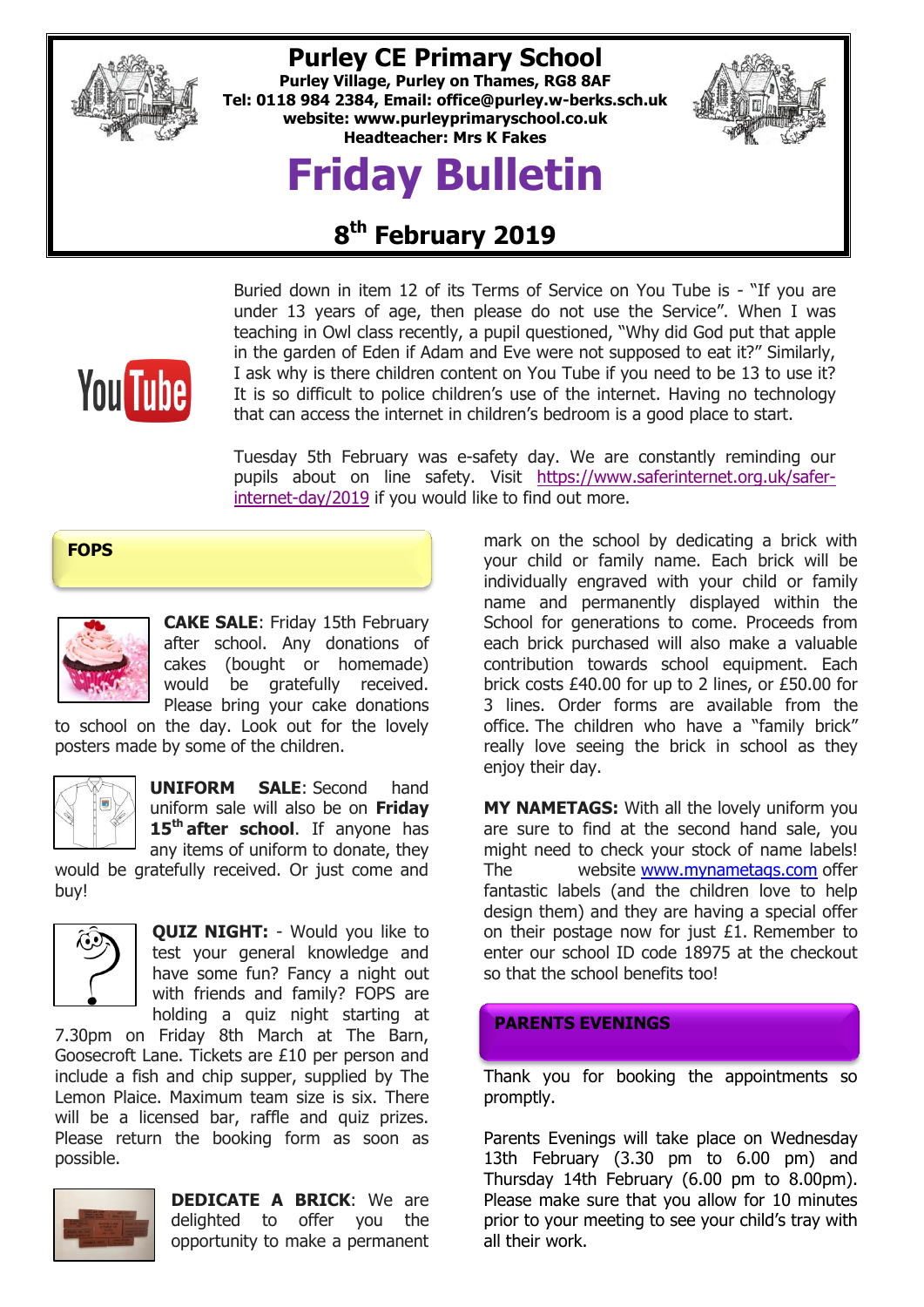### **HALF TERM**

The children will finish school on Friday  $15<sup>th</sup>$ February at 3pm. Spring Term 2 starts on Monday 25<sup>th</sup> February.

### **BERKSHIRE MAESTROS CONCERT**

The children had a fantastic experience when Berkshire Maestros visited the school. The concert "Crash Bang Wallop" involved percussion, brass, woodwind and strings instruments and was inspiring for the children to have the experience of listening to live music. The taster sessions were hugely successful and it would appear that we have many aspiring musicians amongst us. Mrs Lyn-Jones







#### **YEAR 3 VIOLIN LESSONS**



The Year 3 children will have the great opportunity of taking part in the In2Music Violin Project offered by Berkshire Maestros. They will have 16 weeks of violin tuition starting

on **Friday 1st March**.

## **HEDGEHOG CLASS**



The children have embraced learning with an oriental theme this week. They made money envelopes, practised Chinese writing, tasted a

variety of Chinese foods, and even played a Chinese version of snap on the Interactive Whiteboard. Using a balance, the children found out that a plastic pig was as heavy as seventeen plastic lids or one big dog and three small ones.

A story about Smartie the Penguin sparked a circle time about internet safety, and the children all agreed that they would always check with an adult if they were using the internet.

Next week our focus children will be Casey and Esme. In Maths, we will be beginning to find half and double. Mrs Burton

#### **BADGER CLASS**



Badger class have been discussing the importance of breakfast this week. They collected data to see which breakfast food was the most popular in the class. Using non-fiction books and the internet, they researched where the different foods came from and how they ended up on our breakfast tables. The children were excited to receive a letter from the hospital asking them to create healthy breakfast smoothies to give to their patients. They worked together to prepare and blend the different fruits and then made posters to advertise their smoothies.

In Maths, Y2 have been investigating division by grouping and Y1 have been counting on and counting back from numbers up to 50. Mrs Lyn-Jones

#### **OWL CLASS**



Travel guides have been the main focus in Owl Class this week. The children have now got all the details they need and are busy writing their

travel guide entry on Ancient Egypt. They are very excited to be doing this on google docs rather than handwriting it.

In Maths, the Cubes have been placing 3 digit numbers in a blank number line from 0-1000. They have then used this to support their understanding of rounding a 3 digit number to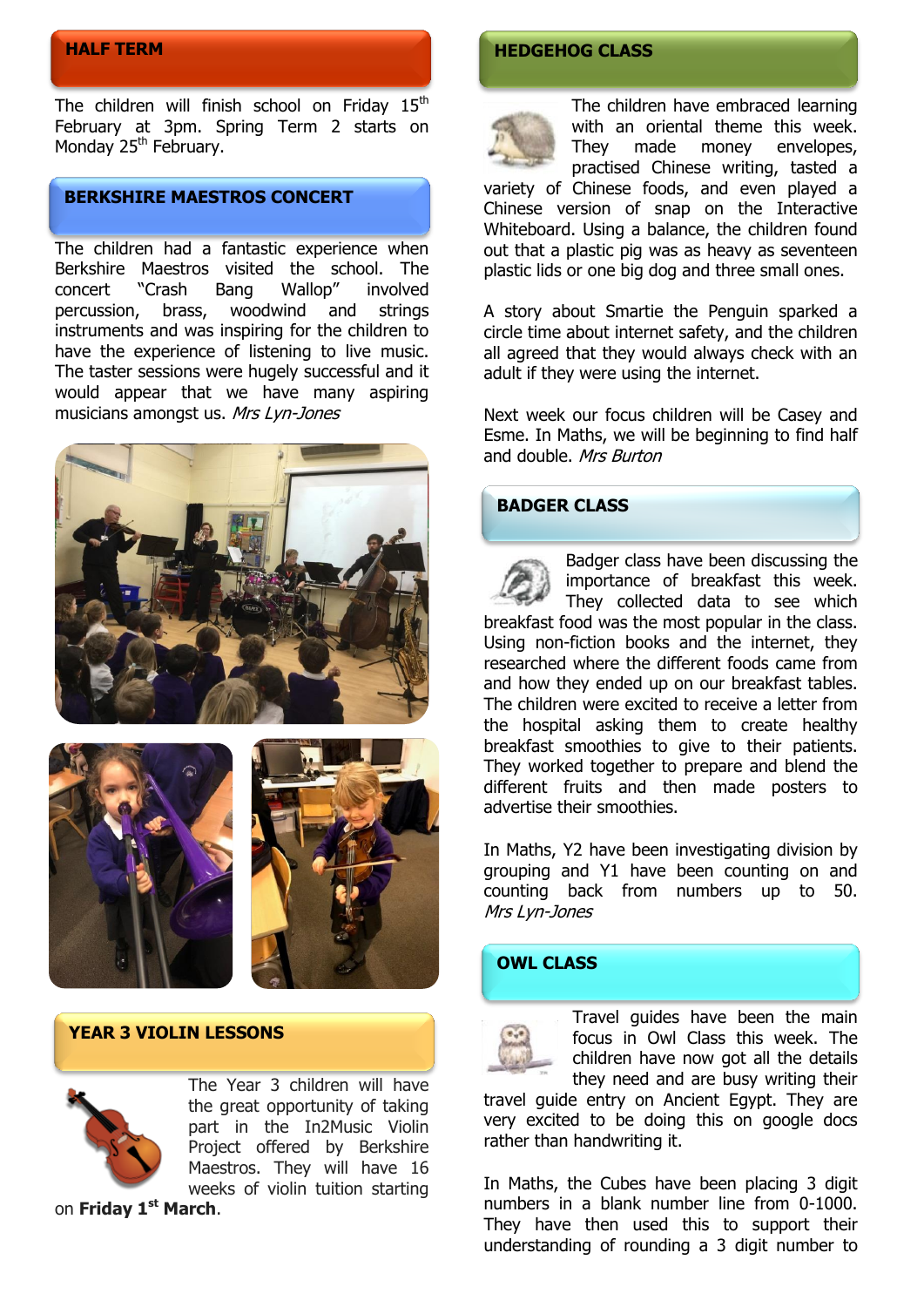the nearest 100. The Spheres have been exploring symmetry and how to multiply by 4 using the doubling and doubling again strategy.

The Egyptian dance is coming along well and we look forward to seeing some of you on our revised date of **Friday 15th February at 2.30 pm**, when the children will be performing it. The children have enjoyed learning about the mummification process, especially the gory parts! They are now in the process of making a mini movie to explain how it was done. We will endeavour to show some of these at our showcase too.

Just a reminder to keep up the reading! There has been a great improvement from most children. Also remember to practice those timestables on Time Tables Rockstars. Finally, spelling test day is Friday and this is also when new spellings are issued. Mrs Pickering

#### **WOODPECKER CLASS**



There was high excitement in Woodpecker class this week as we considered the human life-cycle.

For year 5s, this involved considering the changes that occur from gestation through to old age.

But for year 6, the taboo topic of puberty was on the agenda. As always, there was a diverse range of knowledge, engagement and curiosity. After the first session, children were encouraged to consider any questions they might have. The children were split into smaller groups on Wednesday and invited to ask me anything. The girls were barely sat down before the torrent of questions began - and continued and hasn't stopped yet. The boys however, came in and sat down. "Any questions?" I asked. "Nope," came the united reply. And that was that. I have encouraged all children to talk with parents and carers if they have further questions and hope this will facilitate some open conversations.

In English, we have been learning about inference - reading between the lines to discover an implied meaning. We have been targetting our use of very specific verbs and adverbs to build inference into our own writing.

In Maths, the focus has been measuring: angles, weight and length. Mrs Archer

#### **STARS OF THE WEEK**



#### **Hedgehog Class**

**Star of the week:** Harry V for trying hard in phonics **Friendship Star:** Margaux for always showing care for others **Paragon:** Freya

#### **Badger Class**

**Star of the week: Macie for independent** research about breakfast foods **Friendship Star:** Jessica for helping to solve an argument **Paragon:** Lewis

#### **Owl Class**

**Stars of the week:** Toby for always working to the best of his ability across the entire curriculum **Friendship Star:** Davontay for being kind and considerate to all his friends **Paragon:** Molly

#### **Woodpecker Class**

**Star of the week:** Hayden for working hard in school and continuing to stretch his learning at home.

**Friendship Star:** Evelyn for being kind to other children when they are feeling sad **Paragon:** Gracie

**Delightful diners:** Poppy, Daisy, Ollie A, Lukas R, Harry H, Toby, Niamh, Jasmine

#### **DIARY DATES**

| 11/02/19              | Year 5 Modern Foreign Language<br>sessions at Denefield School      |
|-----------------------|---------------------------------------------------------------------|
| 12/02/19              | Year 6 RATS! Rehearsal at Pangbourne                                |
| 12/02/19              | Woodpecker hangout with US school                                   |
| 13/02/19              | Parents Evening, 3.30-6.00 pm                                       |
| 14/02/19              | Parents Evening, 6.00-8.00 pm                                       |
| 14/02/19              | Woodpecker hangout with US school                                   |
| 15/02/19              | Owl Class Showcase, 2.30 pm                                         |
| 15/02/19              | FOPS Valentine themed cake/second<br>hand uniform sale after school |
| 15/02/19              | End of Spring Term $1, 3.00$ p.m                                    |
| 18/02/19-<br>22/02/19 | <b>February Half Term</b>                                           |
| 25/02/19              | Start of Spring Term 2                                              |
| 25/02/19              | Year 1 Woodland School restarts                                     |
| 01/03/19              | Owl Class hangout with US school                                    |
|                       |                                                                     |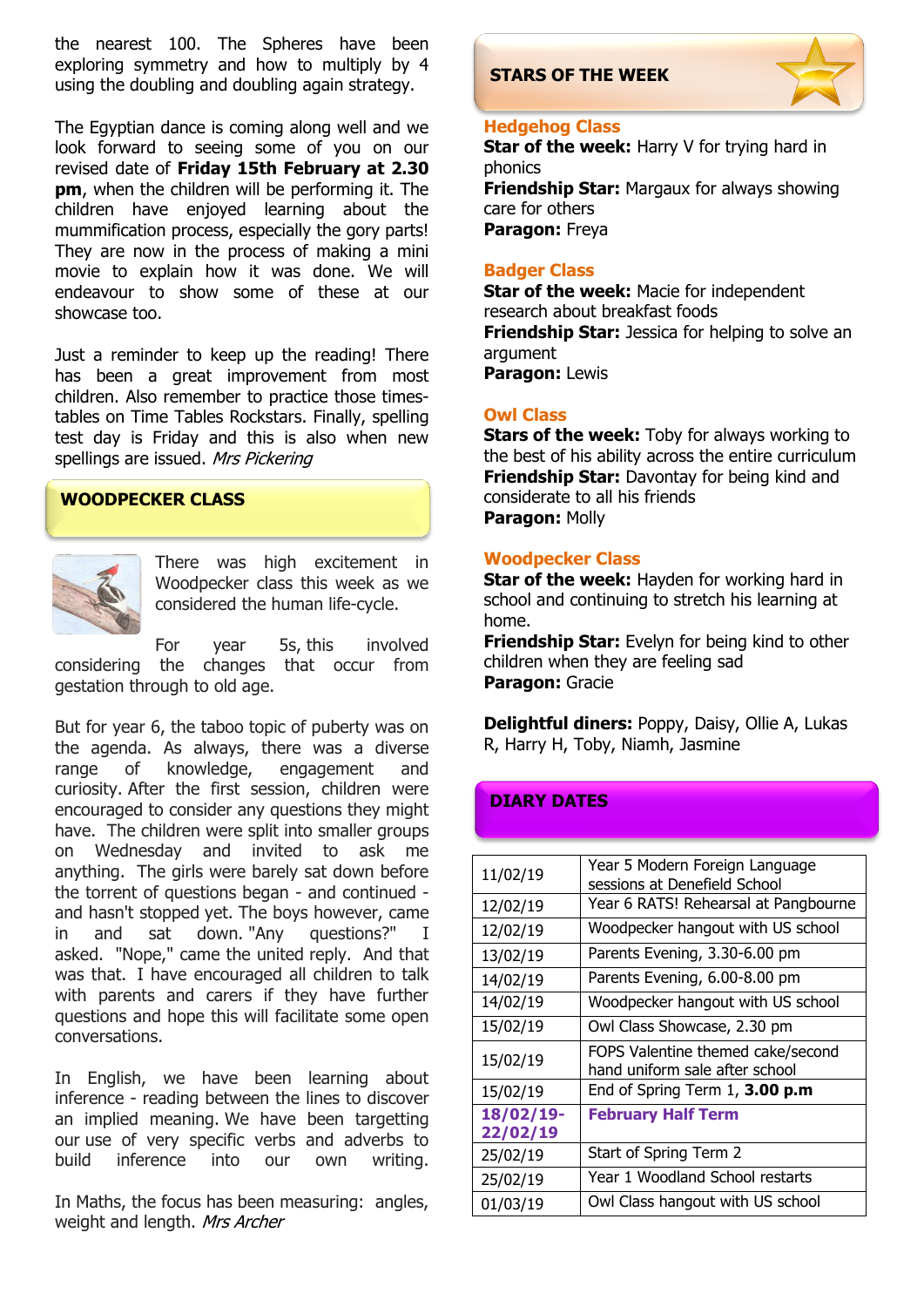| 05/03/19              | RATS! Anvil Rehearsal at Bradfield<br>Primary |
|-----------------------|-----------------------------------------------|
| 07/03/19              | World Book Day                                |
| 08/03/19              | FOPS Quiz, 7.30 at the Barn                   |
| 11/03/19              | Year 6 singing at the Royal Albert Hall       |
| 20/03/19              | Class photos                                  |
| 26/03/19              | Choir singing at the Anvil                    |
| 05/04/19              | End of Spring Term $2$ , $1.15$ p.m           |
| 08/04/19-             | <b>Easter Break</b>                           |
| 23/04/19              |                                               |
| 24/04/19              | Start of Summer Term 1                        |
| 23/05/19              | End of Summer Term 1, 3.00 p.m                |
| 24/05/19-<br>31/05/19 | <b>May Half Term</b>                          |
| 03/06/19              | <b>Start of Summer Term 2</b>                 |
| 29/06/19              | Summer Fair                                   |
| w/c<br>01/07/19       | Sports Week (incl Sports Day on<br>05/07/19)  |
| 24/07/19              | End of Academic Year, 1.15 p.m                |

As always, please remember our doors are open, should you wish to discuss any concerns, ask questions or celebrate successes regarding your children. You can contact me by phone on 0118 9842384 or email: [headteacher@purley.w-berks.sch.uk](mailto:headteacher@purley.w-berks.sch.uk)

#### **Karen Fakes (Headteacher), Learn to Love, love to Learn**

# **Community Page**



School Holiday Club

#### **Coaching to improve cycling through games and fun**

Do you have a budding triathlete who needs more time on a bike, a confident cyclist who thinks they might like to try cycle sport or a youngster who just enjoys being on their bike?

Coaches from Sprockets Cycle Club will be running a day of cycle coaching, games and fun for all developing young riders. This will be run on a traffic free site at Shinfield St Mary's School, Chestnut Crescent, Shinfield, Wokingham. This will be run by both male and female coaches who are DBS Checked, First Aid Trained and hold full British Cycling Coach qualifications.

Activities will be both on tarmac and on grass and will include skills and technique coaching and some games and races. Participants will need to dress for the weather, have a roadworthy bike (2 working brakes,) a helmet and gloves and bring drinks and a packed lunch. Participants need to ride confidently and be able to start unassisted.

Toilets and top up for drinks are on-site and refreshments for morning and afternoon breaks will be provided. Riders with allergies or intolerances will need to bring their own snacks.

Payment is requested in advance and guardians will need to complete a contact/consent form before riders can participate. A refund will be provided in the event of cancellation by Sprockets, but weather is unlikely to prevent this event running.

#### **Monday 18th February, 10am - 2.30pm.**

**Cycle Coaching for young riders aged 7-16. £15 per rider.**

Booking or enquiries via Sprockets.bike@gmail.com